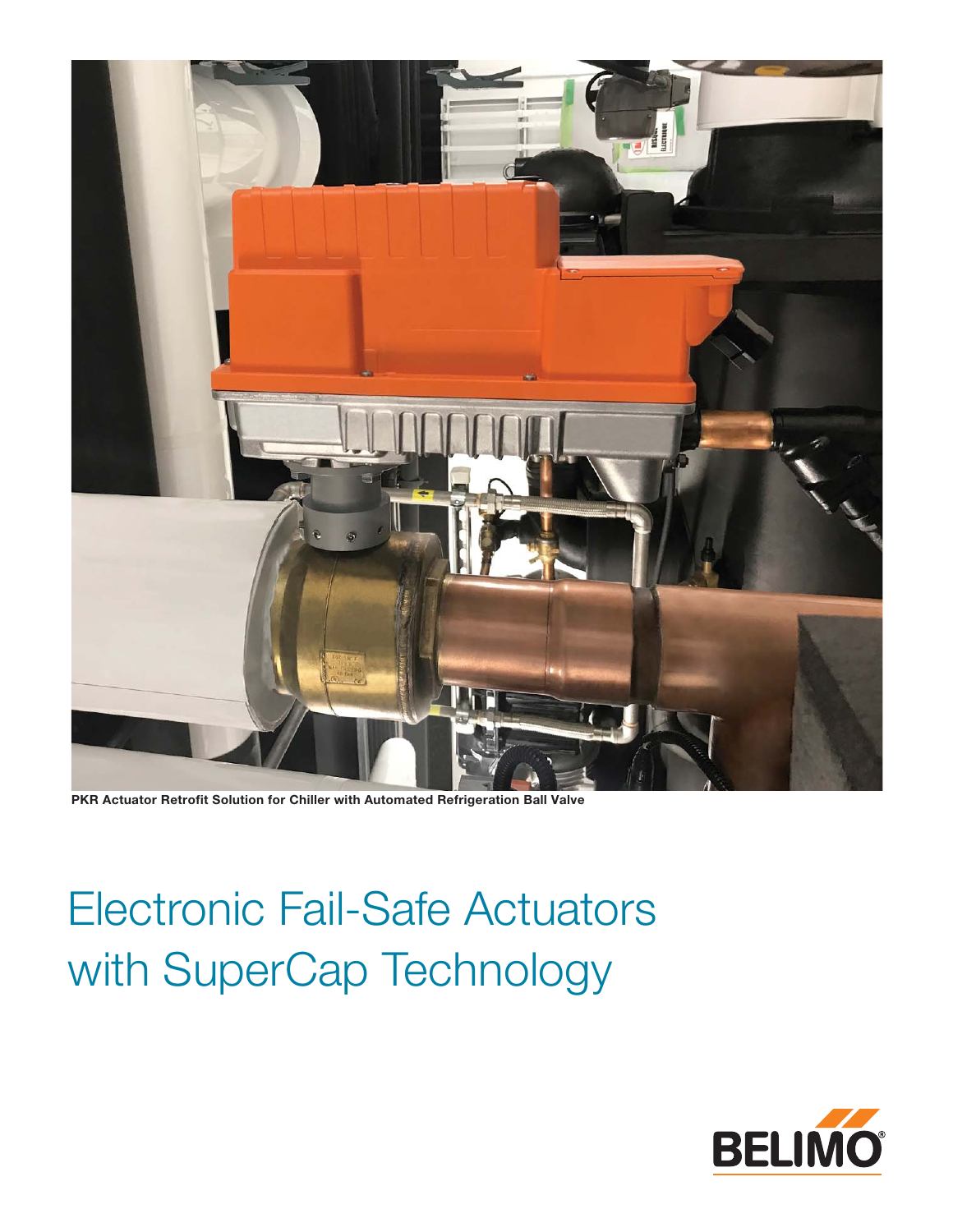# Super Capacitor for Critical Applications



Super capacitors (SuperCaps) are electrochemical condensers that are faster in response and more reliable than conventional rechargeable batteries. This modern energy storage technology is now enhancing energy efficiency and the functionality of complex safety solutions around the globe. Belimo has intensively tested and improved the SuperCap technology in order to equip damper and valve actuators with an innovative electronic fail-safe control function.

### **Patented Algorithm for Maximum Reliability**

Since 2007, Belimo tested SuperCap technology under harsh conditions: temperatures of 122°F to -22°F [50°C to -30°C] and long-term charging and discharging. Testing focused on reliability of the electronic fail-safe function with continuous loads. In order to combine SuperCap technology with fail-safe control actuators, Belimo developed and patented a SuperCap energy management algorithm included in the actuator microprocessor controller. The algorithm will:

- Safely charge and discharge the SuperCap energy
- Deliver reliable long service life (estimate of 15 years or >100,000 full charges)

## **Applied Wherever Safety and Energy Efficiency are Required**

SuperCaps absorb energy very quickly and discharge immediately as required. They have a longer service life and greater cycle-resistant than rechargeable batteries. These properties are desirable in high-tech applications:

- Defibrillators
- Aviation emergency exits
- Automotive air bags
- Wind turbines and smart grids

## Critical System Power through SuperCaps

**Medical Electronics**



• Life-saving: Energy storage in defibrillators

### **Aviation**



• Evacuation: Emergency opening of the exit doors and deployment of emergency slides

### **Automotive**



• Crash protection: Airbag deployment

#### **Renewable Energy**



- Wind turbines: Control of blade pitch and emergency shutdown routine
- Photovoltaics systems: Voltage stabilization to the grid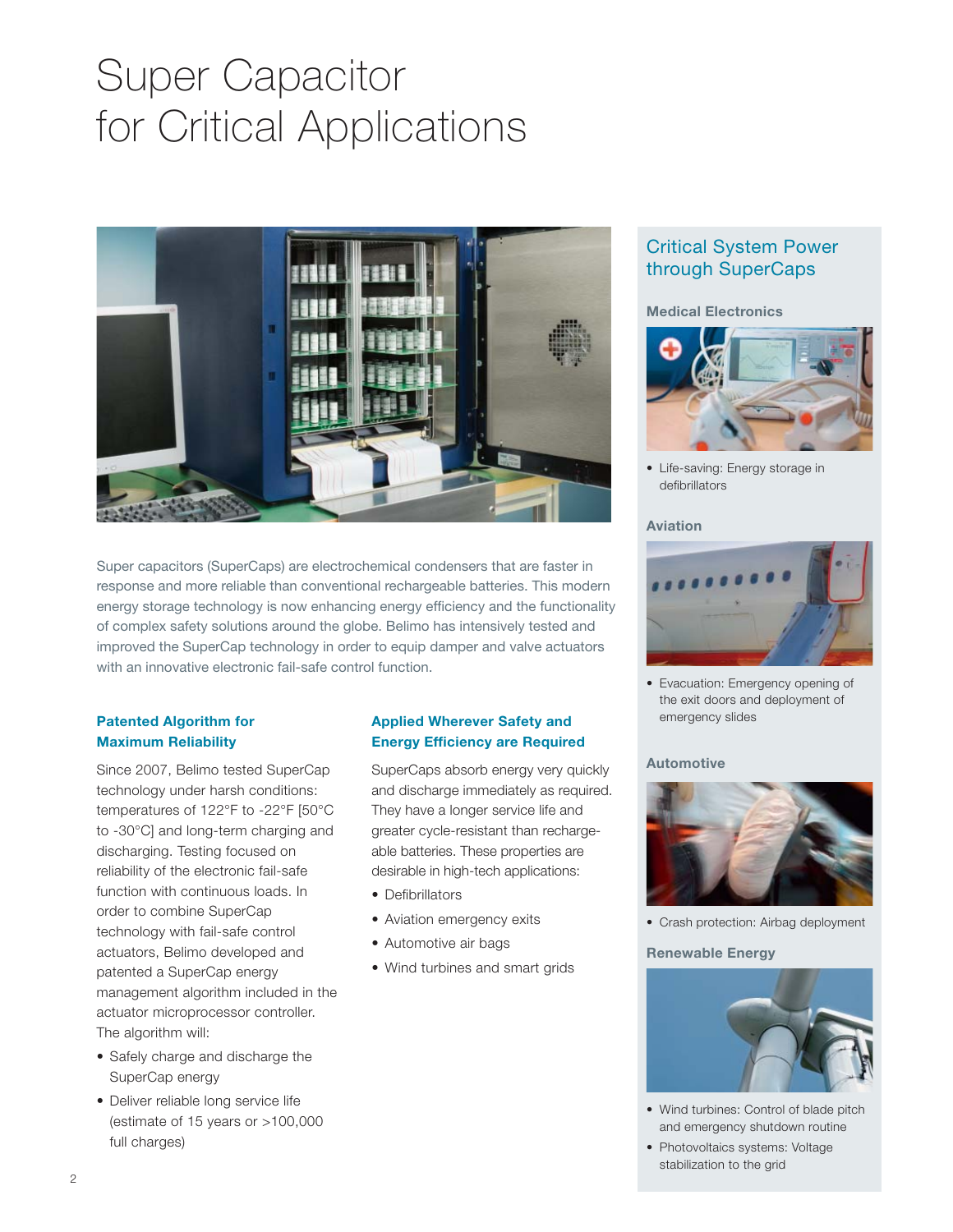## System Protection with Increased HVAC Versatility and Efficiency



During an electrical power supply interruption, dampers and valves are automatically returned to their fail-safe position with electronic fail-safe control function. Water coils are protected from freezing, steam heat exchangers are closed for safety, and fume hoods are opened to ensure ventilation. Electronic fail-safe actuators with supercap technology are distinguished by efficiency, reliability, and versatility.

### **Versatile Performance with Low Energy Consumption**

Comprehensive testing and development efforts created an electronic fail-safe actuator using SuperCap technology with outstanding performance offering:

- Wide range of torque models
- Fast acting 4-7 seconds actuation (NKQ series)
- Constant delivered torque across the entire travel range, even in the fail-safe end position
- Increased torque in piggyback applications (coupling of several actuators to a single shaft or linkage)
- Low power consumption in holding mode

## **Controlled Power Off for Comfort and Efficiency**

Environmental and climate conditions often result in short power interruptions which can cause damper and valve actuators to begin fail-safe operation and temporarily destabilize the room or building temperature control. This can result in unnecessary actuator movements and additional energy usage. Electronic fail-safe actuators with the control power-off function provide solutions to these climate conditions.

- Short power failures from 0 to 10 seconds can be ignored without an interruption in the operation of the system and without any loss of comfort in the building
- Time and cost to return the system to normal operation are avoided in many cases

Advantages of Electronic Fail-Safe Actuators with SuperCap Technology



### **Selectable fail-safe position and direction of rotation**

- Adjustable fail-safe position over 0-100% of the actuator travel
- Direction of rotation switch for actuator motor response
- Power fail delay on MFT models (0-10 sec) for brown out conditions to prevent immediate fail-safe action

### **Consistent user interface with any control signal**

- On/Off, Floating Point Control
- Multi-Function Technology (MFT) adjustable analog 2-10 VDC (default)
- Complete compatibility with all damper and valve actuators

### **Simple, space-saving installation**

- Compact external dimensions and low weight compared to mechanical spring return actuators
- Piggyback actuator assemblies deliver up to 720 in-lbs to a single drive shaft or linkage (GK series)